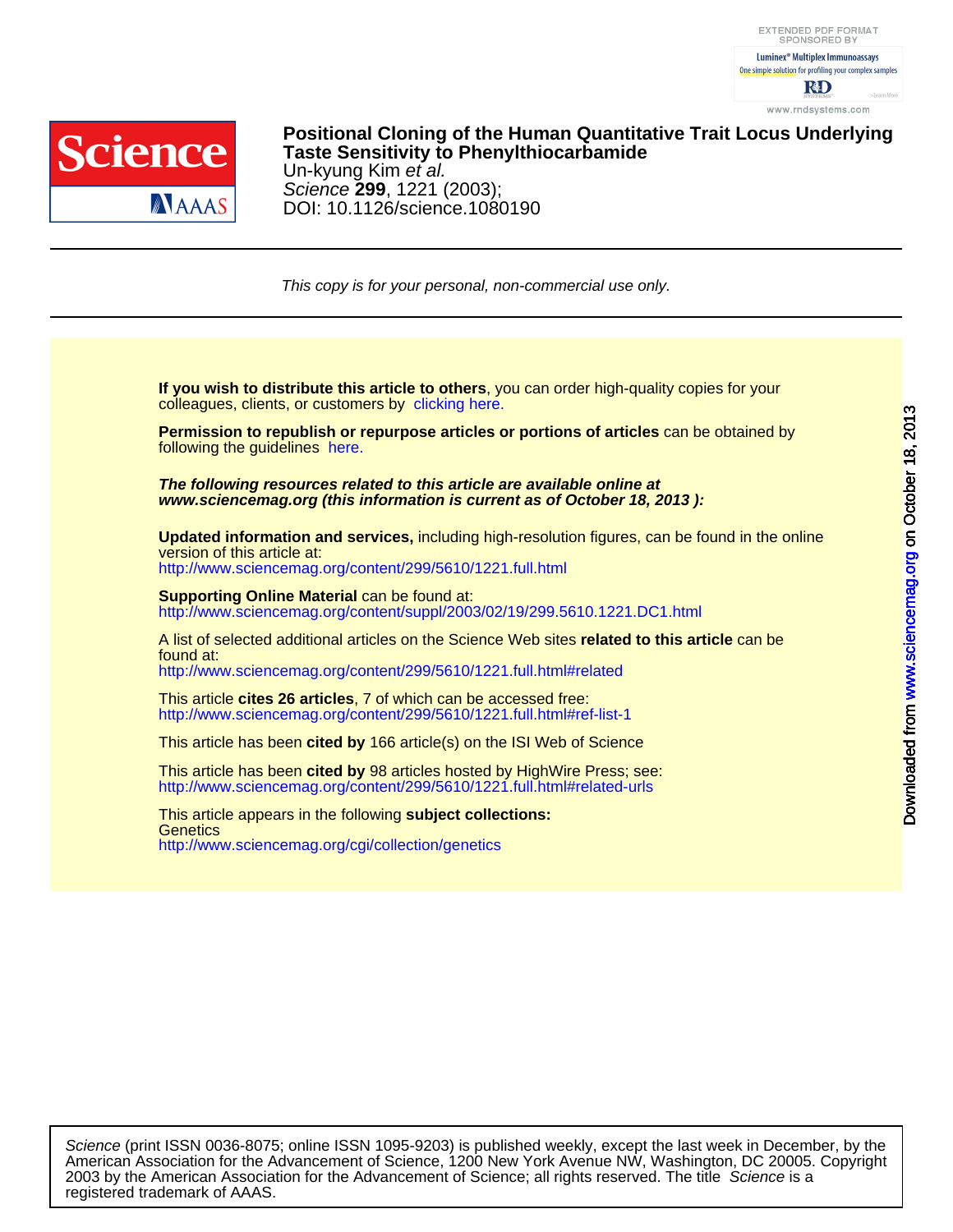## R EPORTS

- 5. P. V. Tobias, *Olduvai Gorge, Vol. 4a and 4b: The Skulls, Endocasts and Teeth of* Homo habilis (Cambridge Univ. Press, Cambridge, 1991).
- 6. B. Wood, *Koobi Fora Research Project Vol. 4, Hominid Cranial Remains* (Clarendon, Oxford, UK, 1991).
- 7. G. H. Curtis, R. L. Hay, in *Calibration of Hominid Evolution*, W. W. Bishop, J. A. Miller, Eds. (Scottish Academic, Edinburgh, 1972), pp. 289 –302.
- 8. R. C. Walter, P. C. Manega, R. L. Hay, R. E. Drake, G. H. Curtis, *Nature* **354**, 145 (1991).
- 9. R. C. Walter, P. C. Manega, R. L. Hay, *Quat. Int.* **13/14**, 37 (1992).
- 10. W. A. Berggren, D. V. Kent, C. C. Swisher III, M.-P. Aubry, *S.E.P.M. (Soc. Sediment. Geol.) Spec. Publ. No. 54* (1995), p. 129.
- 11. C. B. Stringer, in *Major Topics in Primate and Human Evolution*, B. Wood, L. Martin, P. Andrews, Eds. (Cambridge Univ. Press, Cambridge, 1986), pp. 266 –294.
- 12. G. P. Rightmire, *Am. J. Phys. Anthropol.* **90**, 1 (1993). 13. C. P. Groves, *A Theory of Human and Primate Evolu-*
- *tion* (Clarendon, Oxford, UK, 1989).
- 14. B. Wood, *Nature* **355**, 783 (1992).
- 15. , in *Species, Species Concepts, and Primate Evolution*, W. H. Kimbel, L. B. Martin, Eds. (Plenum, New York, 1993), pp. 485–522.
- 16. , *J. Hum. Evol.* **<sup>36</sup>**, 115 (1999).
- 17. L. S. B. Leakey, M. D. Leakey, *Nature* **202**, 5 (1964).
- 18. P. V. Tobias, *Nature* **209**, 953 (1966).
- 19. A. Walker, in Homo erectus: *Papers in Honor of Davidson Black*, B. A. Sigmon, J. S. Cybulski, Eds. (Univ. Toronto Press, Toronto, Canada, 1981), pp. 193–215.
- 20. D. C. Johanson *et al., Nature* **327**, 205 (1987).
- 21. R. F. McMahon, in *The Mollusca: Vol. 6: Ecology*, W. D. Russell-Hunter, Ed. (Academic, New York, 1983), pp. 505–561.
- 22. J. A. Lee-Thorpe, N. J. van der Merwe, *S. Afr. J. Sci.* **83**, 712 (1987).
- 23. R. J. Blumenschine, C. R. Peters, *J. Hum. Evol.* **34**, 565 (1998).
- 24. R. J. Blumenschine, *J. Hum. Evol.* **29**, 21 (1995).
- 25. S. D. Capaldo, *J. Hum. Evol.* **33**, 555 (1997).
- 26. H. T. Bunn, E. M. Kroll, *Curr. Anthropol.* **27**, 431 (1986).
- 27. C. R. Peters, R. J. Blumenschine, *J. Hum. Evol*. **29**, 321 (1995).
- 28.  $\frac{1}{\sqrt{2\pi}}$ , in *Four Million Years of Hominid Evolution in Africa: Papers in Honour of Dr. Mary Douglas Leakey's Outstanding Contribution in Paleoanthropology*, C. Magori, C. B. Saanane, F. Schrenk, Eds. *(Kaupia*, Darmstadter Beitrage zur Naturgeschichte, Darmstadt, Germany, 1996), pp. 175–221.
- 29. We thank the Tanzanian government for permission

# **Positional Cloning of the Human Quantitative Trait Locus Underlying Taste Sensitivity to Phenylthiocarbamide**

# Un-kyung Kim,<sup>1</sup> Eric Jorgenson,<sup>2</sup> Hilary Coon,<sup>3,4</sup> Mark Leppert,<sup>3</sup> Neil Risch,<sup>2,5</sup> Dennis Drayna<sup>1</sup>\*

The ability to taste the substance phenylthiocarbamide (PTC) has been widely used for genetic and anthropological studies, but genetic studies have produced conflicting results and demonstrated complex inheritance for this trait. We have identified a small region on chromosome 7q that shows strong linkage disequilibrium between single-nucleotide polymorphism (SNP) markers and PTC taste sensitivity in unrelated subjects. This region contains a single gene that encodes a member of the TAS2R bitter taste receptor family. We identified three coding SNPs giving rise to five haplotypes in this gene worldwide. These haplotypes completely explain the bimodal distribution of PTC taste sensitivity, thus accounting for the inheritance of the classically defined taste insensitivity and for 55 to 85% of the variance in PTC sensitivity. Distinct phenotypes were associated with specific haplotypes, which demonstrates that this gene has a direct influence on PTC taste sensitivity and that sequence variants at different sites interact with each other within the encoded gene product.

The inability to taste PTC (*1, 2*) was long believed to be a simple Mendelian recessive trait (*3–8*). Over time, however, many reports emerged that contradicted this model (*9–11*). Linkage studies have been equally conflicting. Initial studies provided strong support for linkage to the KEL blood group antigen (later determined to reside on chromosome 7q3) (*12, 13*), but other studies failed to provide significant support for this linkage (*14*). The only genome-wide linkage survey was performed with the related compound propyl thiouracil. This study produced evidence for linkage to loci on chromosome 5p and a suggestion of linkage to markers on

chromosome 7q31, at a distance of  $\sim$ 35 cM from KEL (*15*).

We performed a genome-wide linkage analysis with the Utah Centre d'Etude du Polymorphisme Humain (CEPH) families (*16–18*), using a blind sorting test to measure each individual's PTC sensitivity thresholds (*18–20*). We demonstrated strong support for a major locus on chromosome 7q, close to KEL (*21, 22*), with a critical region spanning about 4 Mb in the region of D7S661, with a maximum lod score (logarithm of odds ratio for linkage) of 8.85 (*22*).

Bioinformatic analyses (*18*) indicated that the  $\sim$ 4-Mb region on chromosome 7q (Fig. to conduct fieldwork at Olduvai; C. Kilembe, O. Kileo, C. Msuya, F. Ndunguru, G. K. Olle Moita, and J. Pareso for facilitating this work; T. D. White for comments on the hominid taxonomic interpretations; C. S. Feibel for identifying *Corbicula* and providing the reference on its environmental tolerances; S. C. Anton for comments on table S2; and P. V. Tobias for comments on the submitted manuscript. S. R. Copeland, G. F. Mollel, J. Temba, G. Peter, and A. Venance provided excavation and mapping assistance. A. Venance and A. E. Cushing found OH 65 during excavation. The research was funded by NSF (grants SBR-9000099, SBR-9601065, and BCS-0109027), Rutgers University, Wenner-Gren Foundation for Anthropological Research, National Geographic Society, L. S. B. Leakey Foundation, Smithsonian Institution, Harvard University, University of Georgia, and Boise Fund.

#### **Supporting Online Material**

www.sciencemag.org/cgi/content/full/299/5610/1217/ DC<sub>1</sub>

SOM Text Fig. S1 Tables S1 to S3

24 June 2002; accepted 13 December 2002

1A) contains more than 150 genes, including the one that encodes the KEL blood group antigen, which confirms previous linkage studies (*12, 13*). In addition, this region contains a number of TAS2R bitter taste receptor genes (*23*) and odorant receptor–like (ORlike) genes (*24*). We evaluated all TAS2Rs (nine genes) and OR-like genes (seven genes) (table S1) as candidates by sequencing the entire single coding exon, the 3' untranslated region, and 300 base pairs (bp) upstream in individuals within families showing linkage to chromosome 7q; we observed numerous sequence variants (*25, 26*). One of these variants demonstrated strong association with taste phenotype across different CEPH families ( $\chi^2$  analysis,  $P < 10^{-10}$ ), suggesting that it may be the functional change or close to the functional change(s). To more fully understand linkage and linkage disequilibrium (LD) relationships in this region, we performed further analysis by means of 50 single-nucleotide polymorphisms (SNPs) (table S2) at an average spacing of 50 kb across this interval. These SNPs revealed crossover breakpoints in the Utah CEPH families that reduced the minimal region to 2.6 Mb (fig. S1).

With these 50 SNPs, we observed strong LD between taster status and markers in only

\*To whom correspondence should be addressed. Email: drayna@nidcd.nih.gov

<sup>1</sup> National Institute on Deafness and Other Communication Disorders, National Institutes of Health, 5 Research Court, Rockville, MD 20850, USA. <sup>2</sup>Department of Genetics, Stanford University School of Medicine, 300 Pasteur Drive, Stanford, CA 94305, USA. <sup>3</sup>Department of Human Genetics, University of Utah Medical Center, 15 North 2030 East, Salt Lake City, UT 84112, USA. <sup>4</sup>Department of Psychiatry, University of Utah Medical Center, Red Butte Health Center, 546 Chipeta Way, Salt Lake City, UT 84112, USA. 5 Division of Research, Kaiser Permanente, Oakland, CA 94612, USA.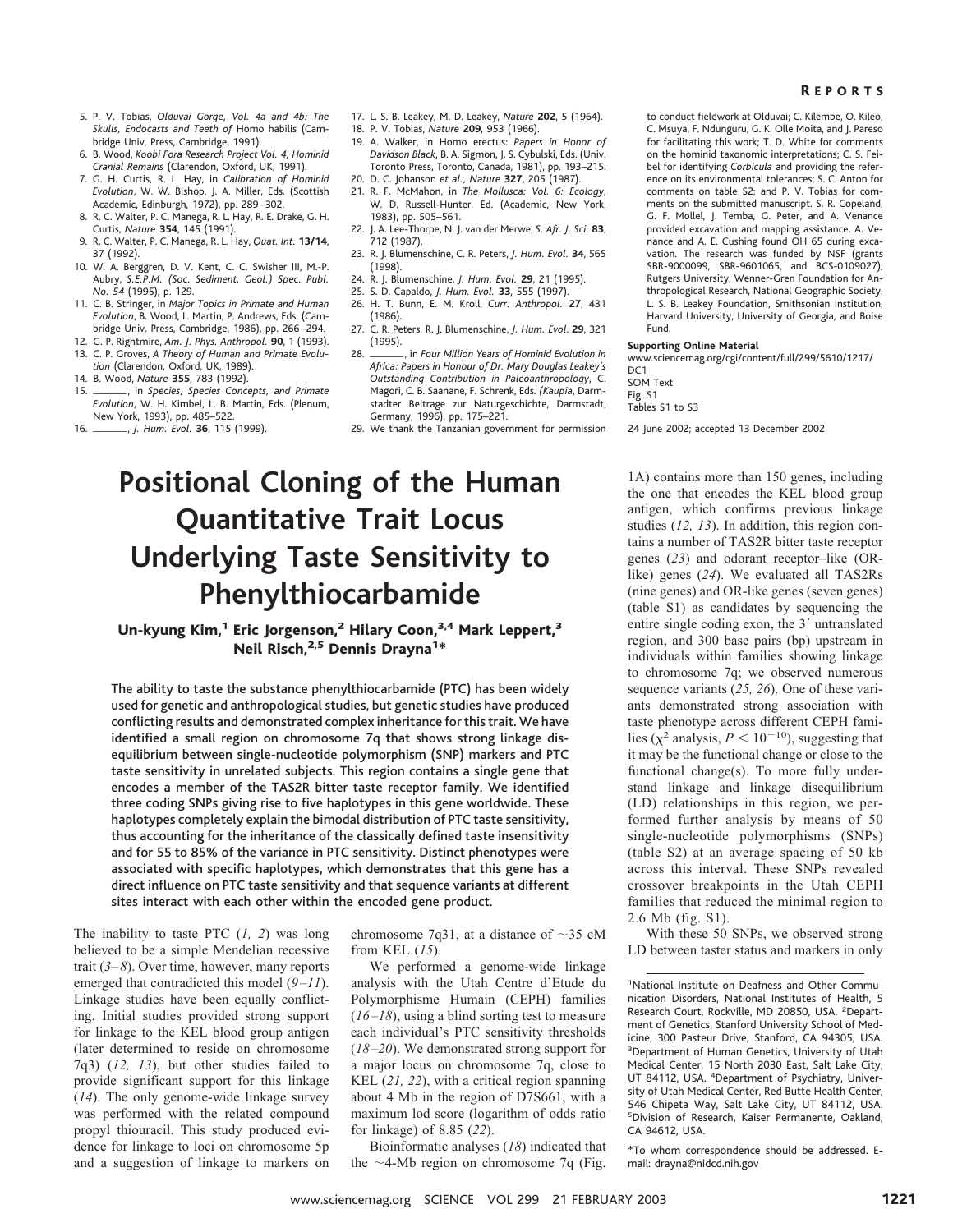one portion of this 2.6-Mb interval (Fig. 1B). This was observed initially in the chromosome 7–linked families (12 families containing 107 individuals) and subsequently in unrelated nontasters from both the CEPH sample (an additional 8 individuals) and in a

**Fig. 1.** Genetic localization of the *PTC* gene. (**A**) Genetic mapping of the *PTC* locus. Linkage analysis using existing CEPH genotypes gave a gene interval bounded by D7S684 on the centromeric side and D7S661 on the telomeric side ( $\sim$ 4 Mb). Additional SNP genotyping in the Utah families reduced the interval on the centromeric side to marker D7S1518/2202. The known genes and their respective positions in this interval are indicated. Physical distance is colinear with the scale in (B). (**B**) Evaluation of SNP LD was performed with  $\chi^2$  tests using Yates correction for continuity, with 45 unrelated individuals from the NIH sample (*x* axis, physical distance on the chromosome 7q genomic DNA sequence; *y* axis, *P* values of  $\chi^2$ comparison of allele frequencies in tasters with those in nontasters). Each gradation marks 500 kb. (**C**) Comparison of shared haplotypes in the 37 nontaster individuals in the combined Utah/ NIH sample. Individuals are listed in order of PTC sensitivity, with those showing poorest PTC sensitivity at the top and proceeding to more sensitive individuals at the bottom. Colored bars mark the extent of the conserved nontaster haplotype in each individual. Name and physical location of each SNP are shown at top, and physical distance in kb is shown at bottom. Individuals 28 and 36 are random individuals with no demonstrated linkage to chromosome 7.

second replication population [the National Institutes of Health (NIH) sample, 15 nontaster and 14 taster Caucasians, 7 nontaster and 9 taster East Asians]. We observed significant LD across a 150-kb region, extending from about 139,835,000 to 139,981,000 bp on the chromosome 7 genomic sequence (27). In the NIH sample of 45 individuals,  $\chi^2$ analysis (equivalent to  $r^2$ ) and delta statistics showed clear peak values for each measure within the bacterial artificial chromosome (BAC) RP11-707F14 (AC073647.9) (*P*

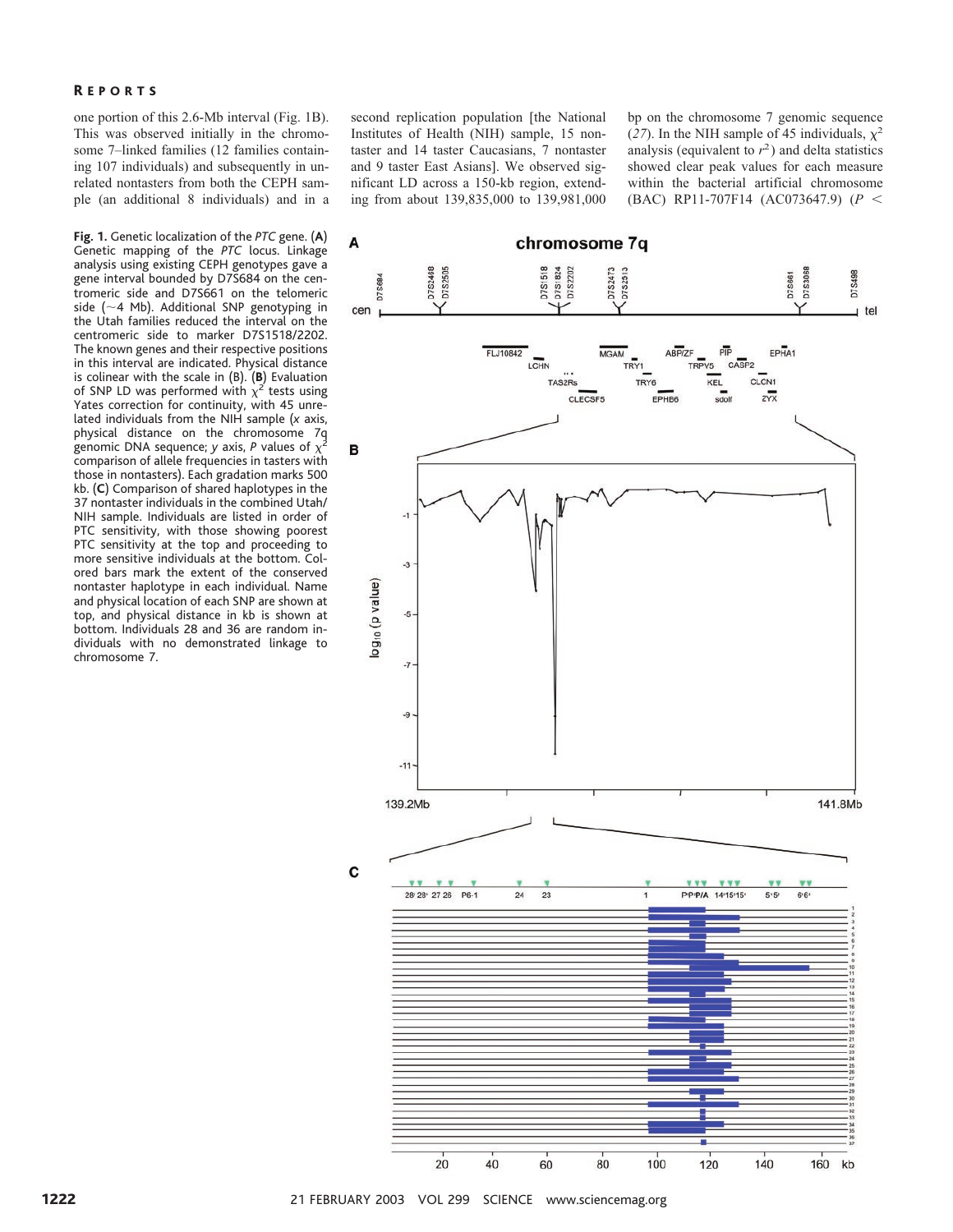$10^{-10}$ ) (Fig. 1B; figs. S2 and S3) at identical locations in the Caucasian and East Asian subgroups as well as for the Mantel-Haenszel combined  $\chi^2$  (table S3). In a group of 37 unrelated nontaster individuals (12 Utah individuals and 25 individuals from the NIH sample who collectively had the poorest PTC sensitivities) (*18*), the physical distance over which these individuals carried unambiguous haplotypes sharing the same SNP alleles extended an average of 61 kb, with the minimal shared region extending from 42,445 to 72,141 bp in this BAC, a distance of 29,696 bp (Fig. 1C). Bioinformatic and gene prediction analyses (*18*) revealed that the only gene in this 29.7-kb interval was the TAS2R bitter receptor gene in which we originally identified strong LD.

This gene, which we have designated *PTC*, consists of 1002 bp in a single exon, encoding a seven–transmembrane domain, heterotrimeric guanine nucleotide–binding protein (G protein)–coupled receptor that shows 30% amino acid identity with human TAS2R7, the most closely related member of this family. Within this gene, we identified three common SNPs, all of which result in amino acid changes in the protein (Table 1). The Ala<sup>49</sup>  $\rightarrow$  Pro (A49P) variant demonstrated a strong association overall with taster status in the Utah sample and an even stronger association in the NIH replication sample (Table 2). The association of taster status with the Val<sup>262</sup> allele was similarly strong in both the Utah and NIH samples (Table 2). To better understand the effect of these SNPs, we investigated the haplotypes in this gene (*18*).

**Table 1.** Polymorphisms within the *PTC* gene.

| Position     |               |        |              |                          |
|--------------|---------------|--------|--------------|--------------------------|
| Base<br>pair | Amino<br>acid | Allele | Frequency    | Amino<br>acid<br>encoded |
| 145          | 49            | C<br>G | 0.36<br>0.64 | Pro<br>Ala               |
| 785          | 262           | C<br>т | 0.38<br>0.62 | Ala<br>Val               |
| 886          | 296           | G<br>А | 0.38<br>0.62 | Val<br>Ile               |

Haplotype analysis in the Utah and NIH samples revealed two predominant haplotypes at the three SNPs in this gene. Named in the order of the three SNPs [A49P, V262A  $(Val^{262} \rightarrow Ala)$ , and I296V (Ile<sup>296</sup>  $\rightarrow$  Val)], the nontaster haplotype AVI and taster haplotype PAV accounted for 47% and 49% of all haplotypes, respectively, in the European sample and for 30% and 70%, respectively, in the East Asian sample. Europeans also possessed the presumed recombinant taster haplotype AAV at a frequency of 3%. The haplotype association with taster status was more definitive than for individual SNPs; the strongest association with nontaster status is for the AVI homozygote, followed by the compound heterozygote AVI/AAV (Table 3).

Because of the broad and continuous distribution of PTC sensitivity in the population, we went on to analyze PTC scores as a quantitative trait (*18*). There was a consistent and significant difference in PTC scores between diplotypes in both the Utah and the NIH samples, consistent across racial groups (table S4). PAV homozygotes had the highest mean PTC scores (Utah, 10.69; NIH, 10.00), and PAV heterozygotes had slightly but significantly lower mean PTC scores (Utah, 9.65; NIH, 8.81) than the PAV homozygotes (Utah sample,  $\chi^2 = 8.41$ ,  $P = 0.0037$ ; NIH replication sample,  $t = 3.29$ ,  $P = 0.0017$ . AVI homozygotes had the lowest mean PTC scores (Utah, 4.31; NIH, 1.86). Thus, the taster PAV form of the gene displays a heterozygote effect, with two copies conferring greater PTC sensitivity than a single copy. The difference in mean PTC score between the rare AAV/AVI heterozygotes and the AVI homozygotes was significant in the NIH sample ( $t = 5.44$ ,  $P = 5.41 \times$  $10^{-5}$ ) and tended toward significance in the Utah family sample  $(\chi^2 = 2.39, P =$ 0.122). PAV/AAV heterozygotes were not significantly different from PAV/AVI heterozygotes ( $\chi^2 = 0.58$ ,  $P = 0.45$ ).

Differences in PTC score by diplotype (that is, genotypes at multiple variable sites with consideration of haplotype) in the Utah families were also highly significant in a multivariate analysis  $(\chi^2$  = 148.95, *P* <  $10^{-33}$ ) (*18*). Sex and the haplotype effect explain 59.7% of the total variance in PTC scores. Analysis of variance of the NIH sample confirmed these results  $(F = 152.73, P <$  $10^{-32}$ ), with 84.8% of the variance explained by the haplotype effect. The differences were also significant in both the Caucasian subgroup of the replication sample ( $F = 78.60$ ,  $P$  < 10<sup>-18</sup>) and the East Asian subgroup  $(F = 139.02, P < 10^{-11}).$ 

The bimodal distribution of PTC scores is a combination of the underlying distributions of the *PTC* diplotypes (Fig. 2). The appearance of bimodality is driven by the distribution of the common AVI homozygote, PAV/AVI heterozygote, and PAV homozygote diplotypes. The mode of inheritance of PTC taste sensitivity has been a subject of controversy (*2, 10, 11*). To determine whether there was evidence for additional genetic contributions to PTC score, we examined the heritability in subsets of the Utah sample. In the subgroups that were large enough to give accurate estimates, heritability was  $0.26 \pm 0.19$  (83 subjects in 20 families) in the PAV/AVI subgroup and 0.50  $\pm$ 0.33 in the AVI/AVI subgroup (46 subjects in 17 families). The increase in heritability in the loss-of-function diplotype group (AVI/AVI) indicates that there may be other genetic factors that interact with *PTC* and that can restore some measure of taste sensitivity in this group. For Caucasians and East Asians, our results are largely consistent with a model of a major recessive quantitative trait locus modified by either a polygenic (*10*) or a single locus (*11*) residual background effect.

Because of the high frequency of the PAV and AVI haplotypes in the population, we sought to determine which haplotype represents the original form of the *PTC* gene. We sequenced this gene in six primate species: humans and one individual each from chimpanzee, lowland gorilla, orangutan, crab-eating macaque (an Old World monkey), and black-handed spider monkey (a New World monkey), representing more than 25 million years of evolutionary divergence. All the nonhuman primates were homozygous for the PAV form, which indicates that the AVI form arose in

**Table 3.** Haplotype association with taste phenotypes.

**Table 2.** Effect of homozygosity for SNPs on phenotype. The third SNP, I296V, was in complete LD with V262A (and thus gave identical results to V262A) except in one African-American subject.

| Homozygous<br><b>SNP</b> | Sample     | No. of subjects (total no.) |          |       |                        |
|--------------------------|------------|-----------------------------|----------|-------|------------------------|
|                          |            | <b>Nontasters</b>           | Tasters  | $x^2$ | P value                |
| Ala <sup>49</sup>        | Utah       | 48 (51)                     | 21 (129) | 27.23 | $1.81 \times 10^{-7}$  |
|                          | <b>NIH</b> | 22(23)                      | 3(61)    | 72.74 | $1.61 \times 10^{-16}$ |
| Val <sup>262</sup>       | Utah       | 38 (51)                     | 14 (129) | 23.40 | $1.10 \times 10^{-6}$  |
|                          | <b>NIH</b> | 21(23)                      | 0(61)    | 74.44 | $6.83 \times 10^{-17}$ |

|                |            | No. of subjects   |                |
|----------------|------------|-------------------|----------------|
| Haplotypes     | Sample     | <b>Nontasters</b> | <b>Tasters</b> |
| <b>AVI/AVI</b> | Utah       | 38                | 14             |
|                | NIH        | 21                | 0              |
| AVI/AAV        | Utah       | 10                |                |
|                | NIH        | 1                 | 3              |
| */PAV          | Utah       | 3                 | 108            |
|                | <b>NIH</b> | 1                 | 58             |

\*Any haplotype found in the sample. No AAV homozygotes were observed in either sample.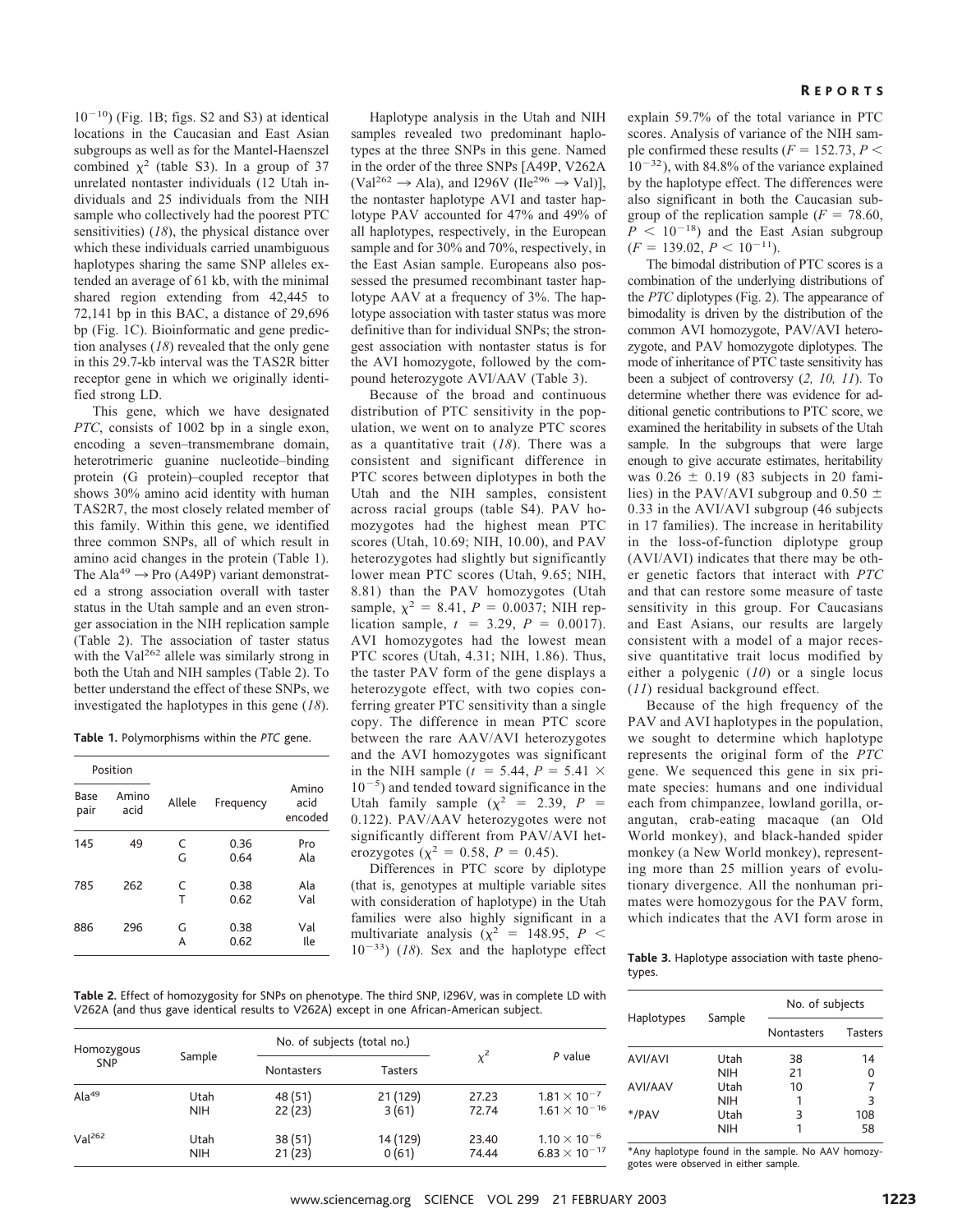## R EPORTS

humans after they diverged from the nearest common primate ancestors.

Five different haplotypes were observed worldwide (table S5). In Europeans and Asians, the taster haplotype PAV and the nontaster haplotype AVI make up the vast majority of haplotypes present. Two additional haplotypes, PVI and AAI, were observed only in individuals of sub-Saharan African ancestry, which is consistent with other reports of increased gene haplotype diversity in this population (*28*). The common nontaster AVI haplotype was observed in all populations except Southwest Native Americans, who were exclusively homozygous for the PAV haplotype, consistent with the reported low frequency of nontasters in this population (*2*). Thus, overall, the worldwide distribution of these haplotypes is consistent with the large anthropologic literature on the distribution of this phenotype (*29, 30*).

The amino acid substitutions in the *PTC* protein may affect the function of this protein in several ways. Position 49 resides in the predicted first intracellular loop, and this SNP represents a major amino acid alteration—from pro-





line in tasters to alanine in nontasters. The SNPs at position 262, in the predicted sixth transmembrane domain, and position 296, in the predicted seventh transmembrane domain, specify relatively conserved amino acid changes—alanine to valine and valine to isoleucine, respectively. On the basis of phenotype data (table S4), we hypothesize that the substitutions at positions 49 and 262 significantly alter the biochemical function of this protein, whereas the substitution at position 296 modifies the function more subtly. These alterations could affect coupling to its cognate G proteins on the intracellular side of the plasma membrane, as has been observed for other variants in the first intracellular loop (*31, 32*) or in other portions of these proteins (*33*). Given that PTC and other compounds that contain the  $N-C=S$  moiety are both bitter and toxic in large doses, it will be of interest to determine how the nontaster allele rose to such high frequency, especially in the European population.

Substantial variation in taste sensitivity exists in humans (*34*), and, given the great degree of sequence diversity and variation in bitter taste receptor genes (*35*), we hypothesize that much of this phenotypic variation is genetic in origin. Understanding the nature of this variation, especially variation in bitter taste, and its relationship to diet and other behaviors such as smoking may have important implications for human health (*36, 37*).

### **References and Notes**

- 1. Anonymous, *Science* **73** (suppl.), 14 (1931).
- 2. S.-W. Guo, D. Reed, *Ann. Hum. Biol.* **28**, 111 (2001).
- 3. L. H. Snyder, *Science* **74**, 151 (1931).
- 4. S. G. Levit, G. V. Soboleva, *J. Genet.* **30**, 389 (1935). 5. A. F. Blakeslee, *Proc. Natl. Acad. Sci. U.S.A.* **18**, 120 (1932).
- 6. B. F. Lee, *Ohio J. Sci.* **34**, 337 (1934).
- 7. H. Harris, H. Kalmus, *Ann. Eugen. London* **15**, 24 (1949).
- 8. B. B. Merton, *Acta Genet. Statist. Med.* **8**, 114 (1958).
- 9. D. S. Falconer, *Ann. Eugen.* **13**, 211 (1946 47).
- 10. B. M. Reddy, D. C. Rao, *Genet. Epidemiol.* **6**, 413 (1989).
- 11. J. M. Olson, M. Boehnke, K. Neiswanger, A. F. Roche, R. M. Siervogel, *Genet. Epidemiol.* **6**, 423 (1989).
- 12. E. A. Chautard-Freire-Maia *et al*., *Ann. Hum. Genet.* **38**, 191 (1974).
- 13. P. M. Conneally, M. Dumont-Driscoll, R. S. Huntzinger, W. E. Nance, C. E. Jackson, *Hum. Hered.* **26**, 267 (1976).
- 14. A. Spence *et al*., *Hum. Genet.* **67**, 183 (1984).
- 15. D. Reed *et al*., *Am. J. Hum. Genet.* **64**, 1478 (1999).
- 16. J. Dausset *et al*., *Genomics* **6**, 575 (1990).
- 17. NIH/CEPH Collaborative Mapping Group, *Science* **258**, 67 (1992).
- 18. See supporting data on *Science* Online.
- 19. H. Harris, H. Kalmus, *Ann. Eugen. London* **15**, 24 (1949).
- 20. H. Kalmus, *Ann. Hum. Genet*. **22**, 222 (1958).
- 21. D. A. Prodi *et al*., *Am. J. Hum. Genet.* **71** (suppl. 4), 464 (2002).
- 22. D. Drayna *et al*., *Hum. Genet.*, in press.
- 23. E. Adler *et al*., *Cell* **100**, 693 (2000).
- 24. L. Buck, R. Axel, *Cell* **65**, 175 (1991).
- 25. B. Ewing, L. Hillier, M. C. Wendl, P. Green, *Genome Res.* **8**,175 (1998).
- 26. D. Gordon, C. Abajian, P. Green, *Genome Res.* **8**, 195 (1998).
- 27. National Center for Biotechnology Information (www.ncbi.nlm.nih.gov/genome/guide/human).